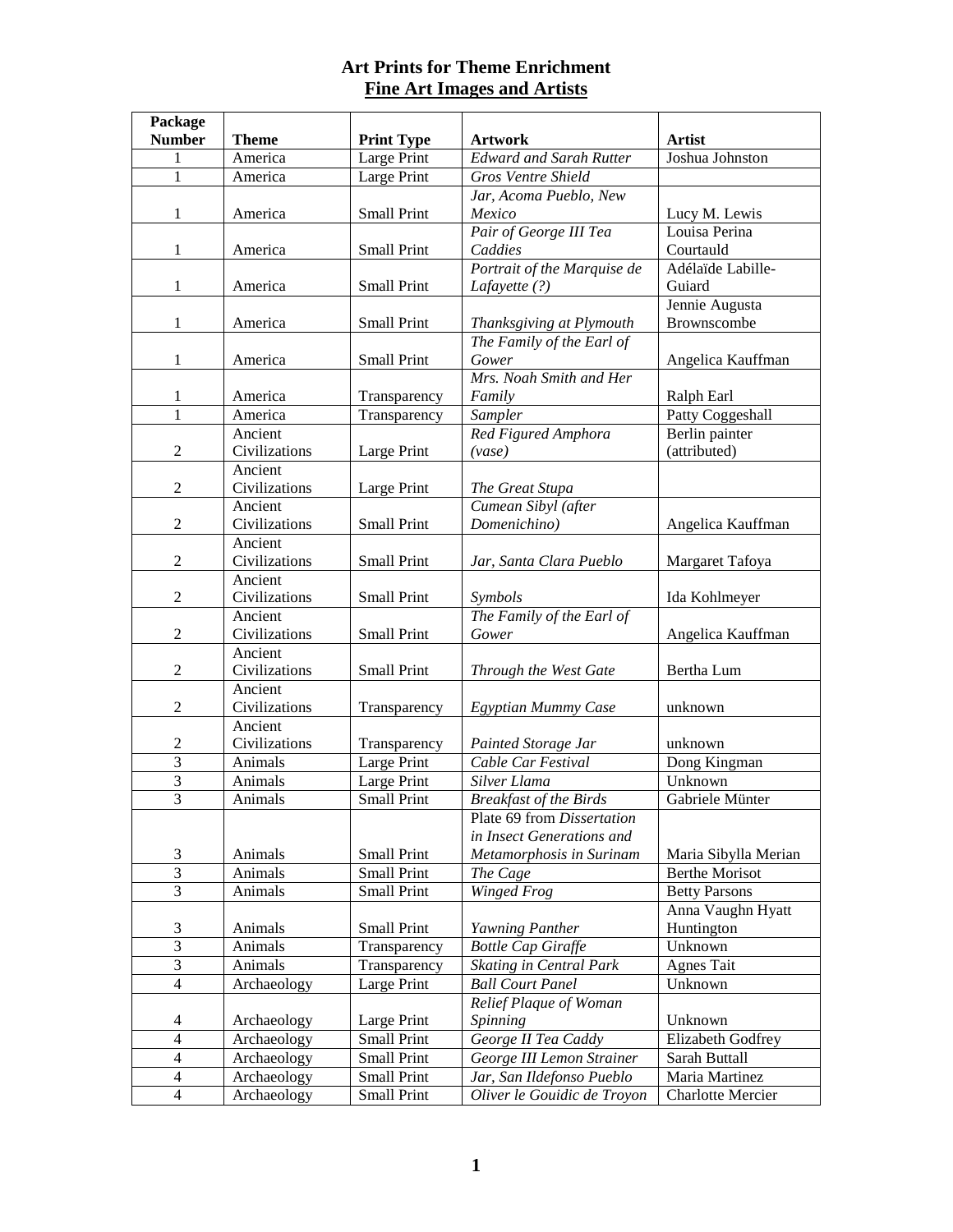|                          |                            |                                          | The Family of the Earl of               |                                        |
|--------------------------|----------------------------|------------------------------------------|-----------------------------------------|----------------------------------------|
| 4                        | Archaeology                | <b>Small Print</b>                       | Gower                                   | Angelica Kauffman                      |
| $\overline{4}$           | Archaeology                | Transparency                             | Egyptian Mummy Case                     | Unknown (Egypt)                        |
| $\overline{4}$           | Archaeology                | Transparency                             | Pantheon                                | Unknown (Italy)                        |
| $\overline{5}$           | Astronomy                  | Large Print                              | <b>Ball Court Panel</b>                 |                                        |
| $\overline{5}$           | Astronomy                  | Large Print                              | Mask of Tutankhamen                     |                                        |
| $\overline{5}$           | Astronomy                  | Small Print                              | Book in a Cage                          | Elisabetta Gut                         |
|                          |                            |                                          |                                         | Natalya Sergeevna                      |
| $\overline{5}$           | Astronomy                  | <b>Small Print</b>                       | Cosmic Universe                         | Goncharova                             |
| $\overline{5}$           | Astronomy                  | <b>Small Print</b>                       | <b>First Night in Venice</b>            | Ellen Day Hale                         |
|                          |                            |                                          | Melpomene, the Muse of                  |                                        |
| $\mathfrak s$            | Astronomy                  | <b>Small Print</b>                       | Tragedy                                 | Elisabetta Sirani                      |
| $\overline{5}$           | Astronomy                  | <b>Small Print</b>                       | <b>Orion</b>                            | Alma Thomas                            |
|                          |                            |                                          | Pictorial Quilt (detail:                |                                        |
| $\sqrt{5}$               | Astronomy                  | Transparency                             | Falling Stars 1894-95)                  | <b>Harriet Powers</b>                  |
| $\overline{5}$           | Astronomy                  | Transparency                             | The Starry Night                        | Vincent van Gogh                       |
|                          |                            |                                          | The Church Picnic Story                 |                                        |
| 6                        | Communication              | Large Print                              | Ouilt                                   | Faith Ringgold                         |
| $\overline{6}$           | Communication              | Large Print                              | The Letter                              | Mary Cassatt                           |
| 6                        | Communication              | <b>Small Print</b>                       | Book in a Cage                          | Elisabetta Gut                         |
| 6                        | Communication              | <b>Small Print</b>                       | Café Terrace, Paris                     | Céline M. Tabary                       |
| 6                        | Communication              | <b>Small Print</b>                       | <b>Spring Diary</b>                     | Nancy Grossman                         |
| 6                        | Communication              | <b>Small Print</b>                       | Symbols                                 | Ida Kohlmeyer                          |
| 6                        | Communication              | <b>Small Print</b>                       | The Farewell                            | Käthe Kollwitz                         |
| 6                        | Communication              | Transparency                             | School's Out                            | Allan Rohan Crite                      |
| 6                        | Communication              | Transparency                             | Storyteller Doll                        | Helen Cordero                          |
| $\overline{7}$           | Cooperation                | Large Print                              | <b>Musicians</b>                        | Nicolas de Staël                       |
| $\overline{7}$           | Cooperation                | Large Print                              | The Circus                              | Albina Kosiec Felski                   |
| $\overline{7}$           | Cooperation                | <b>Small Print</b>                       | Loading                                 | Clare Leighton                         |
|                          |                            |                                          | Maxwell Anderson with                   |                                        |
| 7                        | Cooperation                | <b>Small Print</b>                       | <b>Walter Huston</b>                    | Louise Dahl-Wolfe                      |
|                          |                            |                                          | Plate 12 from Dissertation              |                                        |
|                          |                            |                                          | in Insect Generations and               |                                        |
| $\tau$<br>$\overline{7}$ | Cooperation<br>Cooperation | <b>Small Print</b><br><b>Small Print</b> | Metamorphosis in Surinam<br>The Concert | Maria Sibylla Merian<br>Judith Leyster |
| 7                        | Cooperation                | <b>Small Print</b>                       | Troubadours                             | Nell Blaine                            |
| $\overline{7}$           | Cooperation                | Transparency                             | Gathering Wild Rice                     | Patrick Des Jarlait                    |
| $\overline{7}$           | Cooperation                | Transparency                             | Prelude to a Civilization               | Victor Brauner                         |
| $\,8\,$                  | Country Life               | Large Print                              | Path through the Tall Grass             | Auguste Renoir                         |
| 8                        | Country Life               | Large Print                              | Staffelsee in Autumn                    | Gabriele Münter                        |
| $\overline{8}$           | Country Life               | Small Print                              | <b>Brittany Children</b>                | Enella Benedict                        |
|                          |                            |                                          |                                         | Grandma Moses (Anna                    |
|                          |                            |                                          |                                         | Mary Robertson                         |
| 8                        | Country Life               | Small Print                              | Calhoun                                 | Moses)                                 |
|                          |                            |                                          |                                         | Jennie Augusta                         |
| 8                        | Country Life               | Small Print                              | Love's Young Dream                      | Brownscombe                            |
| $\,8\,$                  | Country Life               | Small Print                              | Sheep by the Sea                        | Rosa Bonheur                           |
| $\,8\,$                  | Country Life               | Small Print                              | Snowy Fields                            | Wanda Gag                              |
| $\,8\,$                  | Country Life               | Transparency                             | July Hay                                | Thomas Hart Benton                     |
| $8\,$                    | Country Life               | Transparency                             | Peasant Life                            | Marc Chagall                           |
|                          |                            |                                          | <b>English Armor of George</b>          |                                        |
|                          |                            |                                          | Clifford, Third Earl of                 |                                        |
| 9                        | Courage                    | Large Print                              | Cumberland (1558-1605)                  |                                        |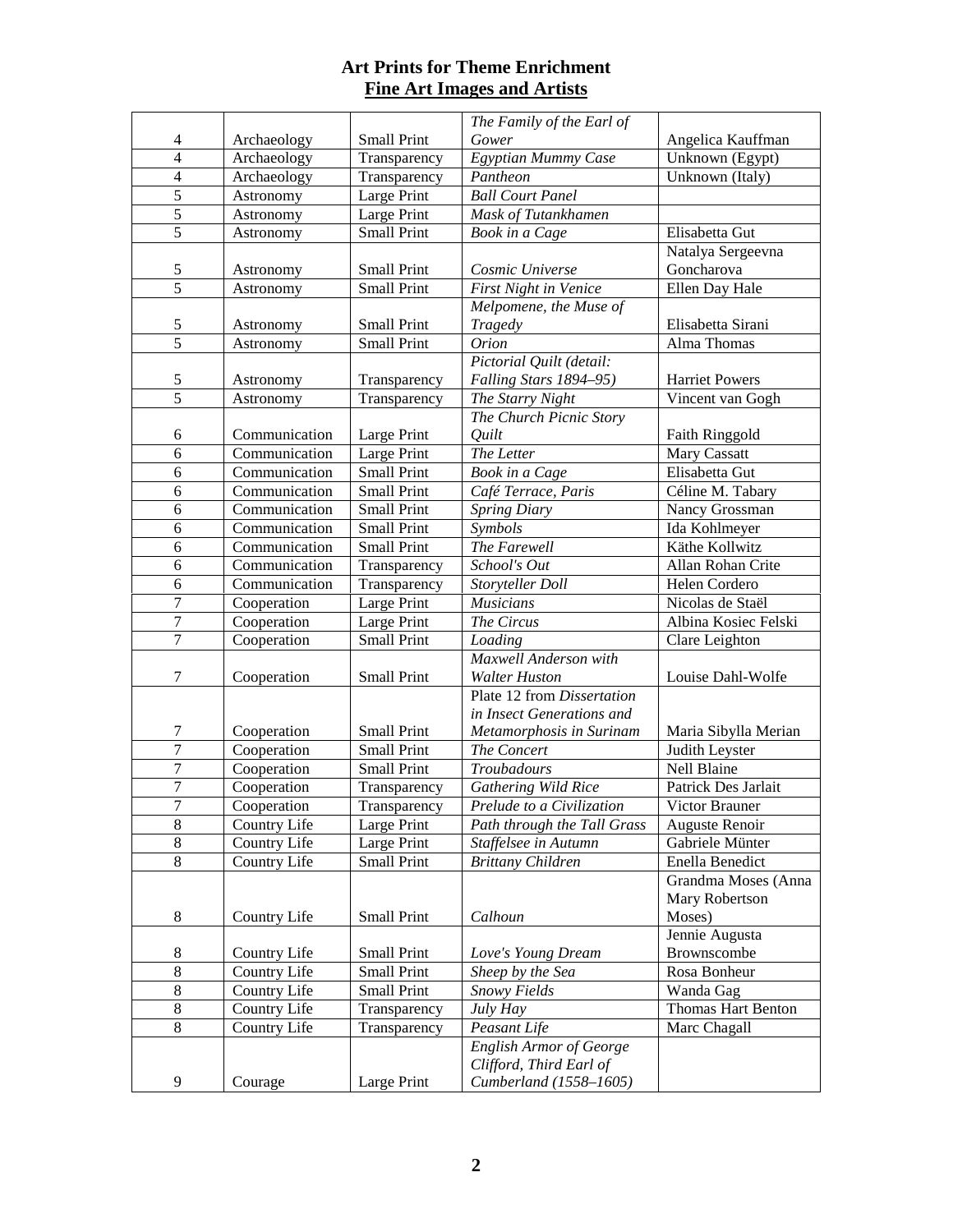| Warrior Chief, Warriors,<br>9<br>and Attendants<br>Large Print<br>people)<br>Courage           |                               |
|------------------------------------------------------------------------------------------------|-------------------------------|
|                                                                                                |                               |
| $\overline{9}$<br><b>Small Print</b><br>Courage<br>All the People                              | Elizabeth Catlett             |
| $\overline{9}$<br><b>Small Print</b><br>Manhattan Backwash<br>Courage<br>Grace Albee           |                               |
| $\overline{9}$<br>Small Print<br>Courage<br>Ophelia, Nashville                                 | Louise Dahl-Wolfe             |
| $\overline{9}$<br>Small Print<br>Still Life of Fish and Cat<br><b>Clara Peeters</b><br>Courage |                               |
| Untitled (maquette for                                                                         |                               |
| Vietnam Women Veterans'                                                                        |                               |
| 9<br>Courage<br><b>Small Print</b><br>Memorial)                                                | Glenna Goodacre               |
| 9<br>Chinese Children's Slippers<br>Courage<br>Transparency                                    | Unknown (China)               |
| 9<br>Courage<br>Transparency<br>Monument                                                       | Gilda Snowden                 |
| Cultural                                                                                       |                               |
| 10<br>Diversity<br>Large Print<br>Cable Car Festival                                           | Dong Kingman                  |
| Cultural<br>The Church Picnic Story                                                            |                               |
| 10<br>Large Print<br>Diversity<br><i><u>Ouilt</u></i>                                          | Faith Ringgold                |
| From Generation to<br>Cultural                                                                 |                               |
| 10<br><b>Small Print</b><br>Diversity<br>Generation                                            | Lola Alvarez Bravo            |
| Cultural                                                                                       |                               |
| Diversity<br>10<br><b>Small Print</b><br>Jar, Santa Clara Pueblo                               | Margaret Tafoya               |
| Cultural                                                                                       |                               |
| Diversity<br><b>Small Print</b><br>10<br><b>Singing Their Songs</b>                            | Elizabeth Catlett             |
| Cultural<br>The Telegram, Detention                                                            |                               |
| 10<br>Diversity<br><b>Small Print</b><br>Room, Ellis Island                                    | Martha Walter                 |
| Cultural                                                                                       | M. (Mary) Marvin              |
| Diversity<br><b>Small Print</b><br>10<br>Woman Shelling Corn                                   | <b>Breckenridge Patterson</b> |
| Cultural                                                                                       |                               |
| Diversity<br>10<br>Unknown<br>Transparency<br>Appalachian Basket                               |                               |
| Cultural                                                                                       |                               |
| 10<br>Diversity<br>Transparency<br>Naranjas (Oranges)                                          | Carmen Lomas Garza            |
| $\overline{11}$<br>Large Print<br>Path through the Tall Grass<br>Ecology                       | Auguste Renoir                |
| 11<br>Ecology<br>Large Print<br>Staffelsee in Autumn                                           | Gabriele Münter               |
| 11<br>Ecology<br><b>Small Print</b><br>Jungle<br>Louisa Chase                                  |                               |
| 11<br>Ecology<br>Small Print<br>Loading                                                        | Clare Leighton                |
| Plate 12 from Dissertation                                                                     |                               |
| in Insect Generations and                                                                      |                               |
| 11<br>Metamorphosis in Surinam<br>Ecology<br>Small Print<br>Plate 69 from Dissertation         | Maria Sibylla Merian          |
| in Insect Generations and                                                                      |                               |
| 11<br>Ecology<br>Small Print<br>Metamorphosis in Surinam                                       | Maria Sibylla Merian          |
| 11<br>Ecology<br>Small Print<br>Sale Neige<br>Joan Mitchell                                    |                               |
| 11<br>Skating in Central Park<br>Ecology<br><b>Agnes Tait</b><br>Transparency                  |                               |
| 11<br>Ecology<br>Spring Ice<br>Transparency                                                    | Tom Thomson                   |
| An Old Man and a Young                                                                         |                               |
| 12<br>Large Print<br>Boy<br>Friendship                                                         | Domenico Ghirlandaio          |
| The Hunt of the Unicorn, II:                                                                   |                               |
| The Unicorn Dips His Horn                                                                      |                               |
| into the Stream to Rid It of                                                                   |                               |
| Large Print<br>Poison<br>12<br>Friendship<br>Unknown                                           |                               |
| Dancing Lizard Couple<br>12<br>Friendship<br>Ann Hanson<br>Small Print                         |                               |
| Double Portrait of a Lady                                                                      |                               |
| 12<br><b>Small Print</b><br>Friendship<br>and Her Daughter                                     | Sofonisba Anguissola          |
| Madre y Niño (Mother and                                                                       | Marina Núñez del              |
| Prado<br>Friendship<br>Small Print<br>Child)<br>12                                             |                               |
| 12<br>Soho Women Artists<br>Friendship<br><b>Small Print</b><br><b>May Stevens</b>             |                               |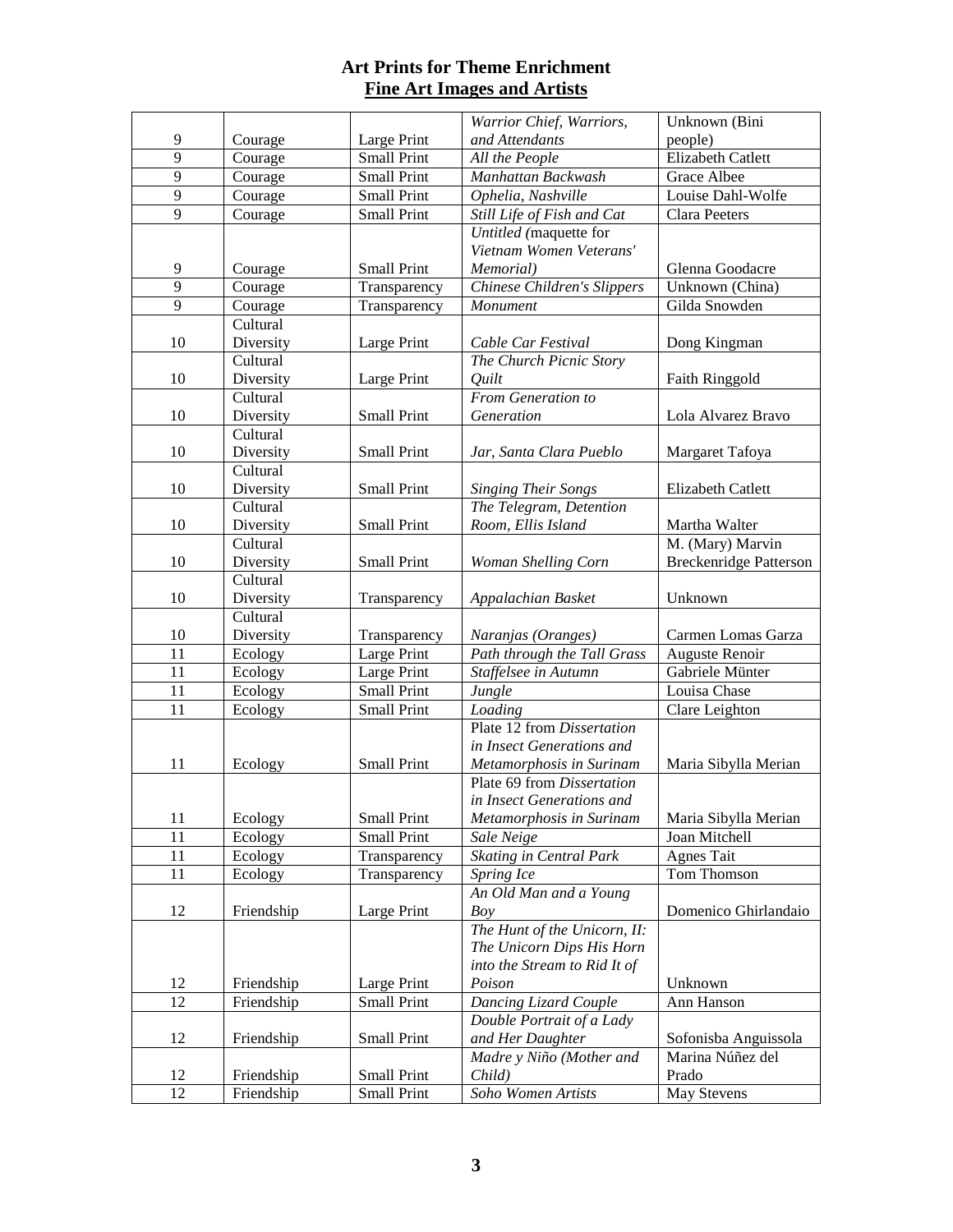| $\overline{12}$ | Friendship | <b>Small Print</b> | The Farewell                     | Käthe Kollwitz        |
|-----------------|------------|--------------------|----------------------------------|-----------------------|
|                 |            |                    | Builders-Red and Green           |                       |
| 12              | Friendship | Transparency       | Ball                             | Jacob Lawrence        |
|                 |            |                    | I Got a Girl on Sourwood         |                       |
| 12              | Friendship | Transparency       | Mountain                         | Thomas Hart Benton    |
| 13              | Games      | <b>Large Print</b> | <b>Ball Court Panel</b>          | unknown               |
| 13              | Games      | Large Print        | The Dancing Couple               | Jan Steen             |
|                 |            |                    |                                  | <b>Charmion Von</b>   |
| 13              | Games      | <b>Small Print</b> | <b>Advancing Magic Squares</b>   | Wiegand               |
| 13              | Games      | <b>Small Print</b> | Chance                           | Yuriko Yamaguchi      |
| 13              | Games      | <b>Small Print</b> | Child with Ball                  | Gabriele Münter       |
| 13              | Games      | <b>Small Print</b> | Marengo                          | Priscilla Roberts     |
|                 |            |                    | Still Life with Children's       |                       |
| 13              | Games      | <b>Small Print</b> | Toys                             | Elizabeth Blackadder  |
|                 |            |                    |                                  | Unknown (Western      |
| 13              | Games      | Transparency       | <b>Hand Puppets</b>              | Europe)               |
| 13              | Games      | Transparency       | Snap the Whip                    | Winslow Homer         |
| 14              | Going West | Large Print        | A Dash for the Timber            | Frederic S. Remington |
| 14              | Going West | Large Print        | <b>Buffalo Hide Painting</b>     | Dennis Fox            |
| 14              | Going West | <b>Small Print</b> | Fair Weather                     | Virginia Berresford   |
| 14              | Going West | <b>Small Print</b> | In Front of a Red Sunset         | Hannah Höch           |
| 14              | Going West | <b>Small Print</b> | Jar, San Ildefonso Pueblo        | Maria Martinez        |
|                 |            |                    |                                  | Jennie Augusta        |
| 14              | Going West | Small Print        | Love's Young Dream               | Brownscombe           |
|                 |            |                    | <b>Will Rogers on "Soapsuds"</b> | Electra Waggoner      |
| 14              | Going West | Small Print        | (Riding into the Sunset)         | <b>Biggs</b>          |
| 14              | Going West | Transparency       | Album Quilt                      | Unknown (U.S.)        |
|                 |            |                    | Classic Serape Style             |                       |
| 14              | Going West | Transparency       | <b>Wearing Blanket</b>           | Unknown (Navajo)      |
| $\overline{15}$ | Health     | Large Print        | Mask of Tutankhamen              |                       |
|                 |            |                    | The Hunt of the Unicorn, II:     |                       |
|                 |            |                    | The Unicorn Dips His Horn        |                       |
|                 |            |                    | into the Stream to Rid It of     |                       |
| 15              | Health     | Large Print        | Poison                           | unknown               |
|                 |            |                    |                                  | Mary Ann Croswell     |
| 15              | Health     | <b>Small Print</b> | George III Child's Rattle        | (attributed)          |
| 15              | Health     | <b>Small Print</b> | Jungle                           | Louisa Chase          |
|                 |            |                    | Plate 12 from Dissertation       |                       |
|                 |            |                    | in Insect Generations and        |                       |
| 15              | Health     | <b>Small Print</b> | Metamorphosis in Surinam         | Maria Sibylla Merian  |
| $\overline{15}$ | Health     | Small Print        | Self-Portrait                    | Käthe Kollwitz        |
| 15              | Health     | <b>Small Print</b> | <b>Through the West Gate</b>     | Bertha Lum            |
| 15              | Health     | Transparency       | <b>Painted Storage Jar</b>       | unknown               |
| 15              | Health     | Transparency       | The Great Kapok Tree             | Lynne Cherry          |
| 16              | Homes      | Large Print        | <b>Buffalo Hide Painting</b>     | Dennis Fox            |
| 16              | Homes      | Large Print        | Sandia (Watermelon)              | Carmen Lomas Garza    |
| 16              | Homes      | <b>Small Print</b> | Abandoned Cottage                | Virginia Berresford   |
| 16              | Homes      | <b>Small Print</b> | Lake at Bois de Boulogne         | <b>Berthe Morisot</b> |
|                 |            |                    |                                  | Maria Elena Vieira da |
| 16              | Homes      | <b>Small Print</b> | The Town                         | Silva                 |
| 16              | Homes      | <b>Small Print</b> | <b>Untitled</b>                  | Frida Baranek         |
|                 |            |                    |                                  | Charmion Von          |
| 16              | Homes      | <b>Small Print</b> | Untitled (Cat in Window)         | Wiegand               |
| 16              | Homes      | Transparency       | <b>Shacks</b>                    | Lawren S. Harris      |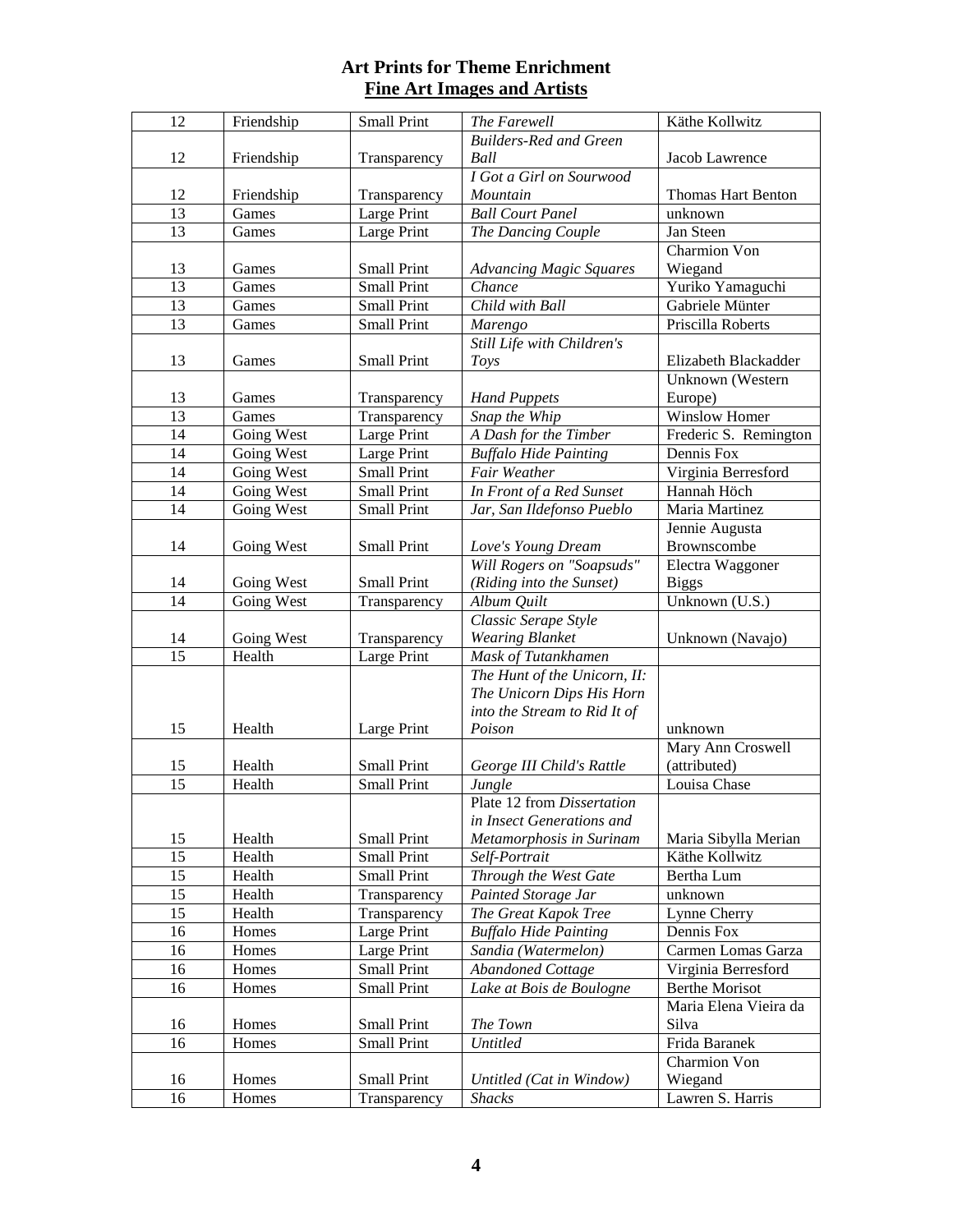| 16              | Homes           | Transparency       | The Tree of Houses              | Paul Klee                                         |
|-----------------|-----------------|--------------------|---------------------------------|---------------------------------------------------|
| 17              | Imagination     | Large Print        | <b>Beasts of the Sea</b>        | Henri Matisse                                     |
| 17              | Imagination     | Large Print        | <b>Bookwus</b> Mask             | <b>Beau Dick</b>                                  |
| 17              | Imagination     | <b>Small Print</b> | In Front of a Red Sunset        | Hannah Höch                                       |
| $\overline{17}$ | Imagination     | <b>Small Print</b> | Lake Spirit                     | Dale DeArmond                                     |
| $\overline{17}$ | Imagination     | <b>Small Print</b> | Summer and Winter               | <b>Jessie Marion King</b>                         |
| 17              | Imagination     | <b>Small Print</b> | Summer Dryad                    | Anne Truitt                                       |
|                 |                 |                    |                                 | Elizabeth Adela                                   |
| 17              | Imagination     | <b>Small Print</b> | Will-o'-the-Wisp                | <b>Armstrong Forbes</b>                           |
| 17              | Imagination     | Transparency       | <b>Baird Trogon</b>             | <b>Robert Lostutter</b>                           |
| 17              | Imagination     | Transparency       | Free Fall                       | David Wiesner                                     |
|                 |                 |                    | Fur Traders Descending the      | George Caleb                                      |
| 18              | Journeys        | Large Print        | Missouri                        | Bingham                                           |
| 18              | Journeys        | Large Print        | May, Book of Days               | <b>Limbourg Brothers</b>                          |
| 18              | Journeys        | <b>Small Print</b> | An Adventure at Sea             | Dottie Attie                                      |
|                 |                 |                    | <b>Southern Sotho Family in</b> | <b>Constance Stuart</b>                           |
| 18              | <b>Journeys</b> | <b>Small Print</b> | Lesotho, South Africa           | Larrabee                                          |
| 18              | Journeys        | <b>Small Print</b> | Jungle                          | Louisa Chase                                      |
| 18              | Journeys        | <b>Small Print</b> | Rheo                            | Nancy Graves                                      |
| 18              | Journeys        | <b>Small Print</b> | The Farewell                    | Käthe Kollwitz                                    |
| 18              | Journeys        | Transparency       | Szopka                          | Unknown                                           |
| 18              | Journeys        | Transparency       | The Great Kapok Tree            | Lynne Cherry                                      |
| 19              | Look Again      | Large Print        | Current                         | <b>Bridget Riley</b>                              |
|                 |                 |                    |                                 | <b>Unknown</b> (Grose                             |
| 19              | Look Again      | Large Print        | Gros Ventre Shield              | Ventre tribe)                                     |
|                 |                 |                    | Iris, Tulips, Jonquils, and     |                                                   |
| 19              | Look Again      | <b>Small Print</b> | Crocuses                        | Alma Thomas                                       |
| 19              | Look Again      | <b>Small Print</b> | Jungle                          | Louisa Chase                                      |
|                 |                 |                    | Plate 12 from Dissertation      |                                                   |
|                 |                 |                    | in Insect Generations and       |                                                   |
| 19              | Look Again      | Small Print        | Metamorphosis in Surinam        | Maria Sibylla Merian                              |
|                 |                 |                    | Plate 69 from Dissertation      |                                                   |
|                 |                 |                    | in Insect Generations and       |                                                   |
| 19              | Look Again      | <b>Small Print</b> | Metamorphosis in Surinam        | Maria Sibylla Merian                              |
| 19              | Look Again      | <b>Small Print</b> | The Earth                       | Soo-ja Kim                                        |
|                 |                 |                    | Printed Fabric from             |                                                   |
|                 |                 |                    | Bambalulu Handcraft             |                                                   |
| 19              | Look Again      | Transparency       | Center                          | Unknown (Kenya)                                   |
| 19              | Look Again      | Transparency       | Untitled/Iraq                   | Suad al-Attar                                     |
| 20              | Money           | Large Print        | Daric                           | Unknown                                           |
|                 |                 |                    | Fur Traders Descending the      | George Caleb                                      |
| 20              | Money           | Large Print        | Missouri                        | Bingham                                           |
| 20              | Money           | <b>Small Print</b> | George II Tea Caddy             | Elizabeth Godfrey                                 |
|                 |                 |                    | Mary Jane Russell in Dior       |                                                   |
| 20              | Money           | <b>Small Print</b> | <b>Dress</b>                    | Louise Dahl-Wolfe                                 |
| 20              | Money           | <b>Small Print</b> | Mountain Family at Supper       | M. (Mary) Marvin<br><b>Breckenridge Patterson</b> |
| 20              | Money           | <b>Small Print</b> | Portrait of a Noblewoman        | Lavinia Fontana                                   |
| 20              | Money           | <b>Small Print</b> | Rolls Royce Lady                | <b>Audrey Flack</b>                               |
|                 |                 |                    |                                 | Unknown (Delaware                                 |
| 20              | Money           | Transparency       | Delaware Shoulder Bag           | tribe)                                            |
| 20              | Money           | Transparency       | Jawbreaker Machine              | Wayne Thiebaud                                    |
| 21              |                 | Large Print        | Cycladic Harpist                |                                                   |
|                 |                 |                    |                                 |                                                   |
| 21              | Music<br>Music  | Large Print        | <b>Musicians</b>                | Nicolas de Staël                                  |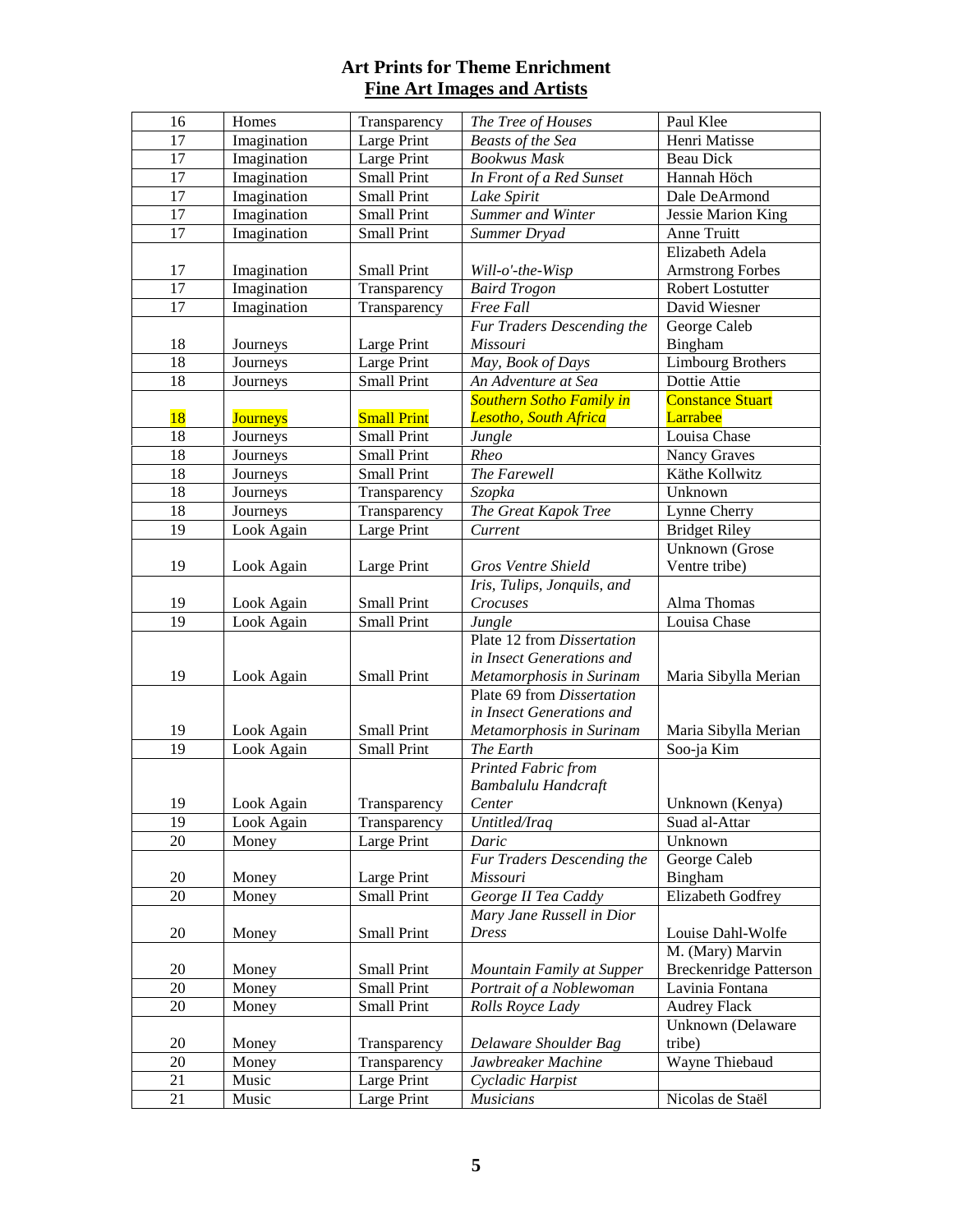| 21              | Music         | <b>Small Print</b> | <b>Breakfast of the Birds</b>    | Gabriele Münter          |
|-----------------|---------------|--------------------|----------------------------------|--------------------------|
| 21              | Music         | <b>Small Print</b> | Prelude to a Concert             | Marguerite Gérard        |
| 21              | Music         | <b>Small Print</b> | <b>Singing Their Songs</b>       | Elizabeth Catlett        |
| 21              | Music         | <b>Small Print</b> | The Concert                      | Judith Leyster           |
| 21              | Music         | <b>Small Print</b> | <b>Troubadours</b>               | Nell Blaine              |
|                 |               |                    |                                  | Henri Matisse            |
| 21              | Music         | Transparency       | Circus, Plate II from Jazz       |                          |
|                 |               |                    | I Got a Girl on Sourwood         |                          |
| 21              | Music         | Transparency       | Mountain                         | Thomas Hart Benton       |
| 22              | Neighborhoods | Large Print        | <b>Musicians</b>                 | Nicolas de Staël         |
|                 |               |                    | Rembrandt Drawing at a           |                          |
| 22              | Neighborhoods | Large Print        | Window                           | Rembrandt van Rijn       |
| 22              | Neighborhoods | <b>Small Print</b> | Café Terrace, Paris              | Céline M. Tabary         |
|                 |               |                    |                                  | Grandma Moses (Anna      |
|                 |               |                    |                                  | Mary Robertson           |
| 22              | Neighborhoods | <b>Small Print</b> | Calhoun                          | Moses)                   |
|                 |               |                    | Esquisse for Ode to              |                          |
| 22              | Neighborhoods | <b>Small Print</b> | Kinshasa                         | Loise Mailou Jones       |
| 22              | Neighborhoods | <b>Small Print</b> | <b>Rainy Night Downtown</b>      | Georgia Mills Jessup     |
|                 |               |                    | <b>Étude Portugal (Study for</b> |                          |
| $\overline{22}$ | Neighborhoods | <b>Small Print</b> | Portugal)                        | Sonia Terk Delaunay      |
|                 |               |                    | <b>Builders-Red and Green</b>    |                          |
| 22              | Neighborhoods | Transparency       | Ball                             | Jacob Lawrence           |
| 22              | Neighborhoods | Transparency       | La Plazuela, La Fonda            | Monika Steinhoff         |
| 23              | Ocean, The    | Large Print        | <b>Beasts of the Sea</b>         | Henri Matisse            |
| 23              | Ocean, The    | Large Print        | Garden at Sainte-Adresse         | Claude Monet             |
| 23              | Ocean, The    | <b>Small Print</b> | An Adventure at Sea              | Dottie Attie             |
| 23              |               |                    |                                  |                          |
|                 | Ocean, The    | <b>Small Print</b> | <b>Bathing Hour</b>              | Martha Walter            |
| 23              | Ocean, The    | <b>Small Print</b> | <b>Beach Scene</b>               | Jane Peterson            |
| 23              | Ocean, The    | <b>Small Print</b> | Docks at Gloucester              | Jane Peterson            |
|                 |               |                    |                                  | Beatrice Whitney Van     |
| 23              | Ocean, The    | <b>Small Print</b> | Summer Sunlight                  | <b>Ness</b>              |
| $\overline{23}$ | Ocean, The    | Transparency       | Act II, Scene 1 "The Deep"       | <b>Graeme Base</b>       |
| 23              | Ocean, The    | Transparency       | Solstice                         | Jane Wilson              |
|                 |               |                    | A Sunday Afternoon on the        |                          |
| 24              | Perseverance  | Large Print        | Island of La Grande Jatte        | Georges Seurat           |
|                 |               |                    | Relief Plaque of Woman           |                          |
| 24              | Perseverance  | Large Print        | Spinning                         | unknown                  |
| 24              | Perseverance  | <b>Small Print</b> | Anna Pavlova                     | Malvina Hoffman          |
| 24              | Perseverance  | Small Print        | <b>Brittany Children</b>         | Enella Benedict          |
| 24              | Perseverance  | <b>Small Print</b> | Jar, San Ildefonso Pueblo        | Maria Martinez           |
| 24              | Perseverance  | <b>Small Print</b> | Lake Spirit                      | Dale DeArmond            |
|                 |               |                    | Self-Portrait Dedicated to       |                          |
| 24              | Perseverance  | <b>Small Print</b> | Leon Trotsky                     | Frida Kahlo              |
| 24              | Perseverance  | Transparency       | Boy Juggling Shells              | Katsushika Hokusai       |
|                 |               |                    |                                  | Zeruah Higley            |
| 24              | Perseverance  | Transparency       | Caswell Rug                      | <b>Guernsey Caswell</b>  |
| 25              | School        | Large Print        | <b>Buffalo Hide Painting</b>     | Dennis Fox               |
| 25              | School        | Large Print        | <b>Edward and Sarah Rutter</b>   | Joshua Johnston          |
|                 |               |                    |                                  | Grandma Moses (Anna      |
|                 |               |                    |                                  |                          |
|                 |               |                    |                                  | Mary Robertson<br>Moses) |
| 25              | School        | <b>Small Print</b> | Calhoun                          |                          |
|                 |               |                    |                                  | Natalya Sergeevna        |
| 25              | School        | <b>Small Print</b> | Cosmic Universe                  | Goncharova               |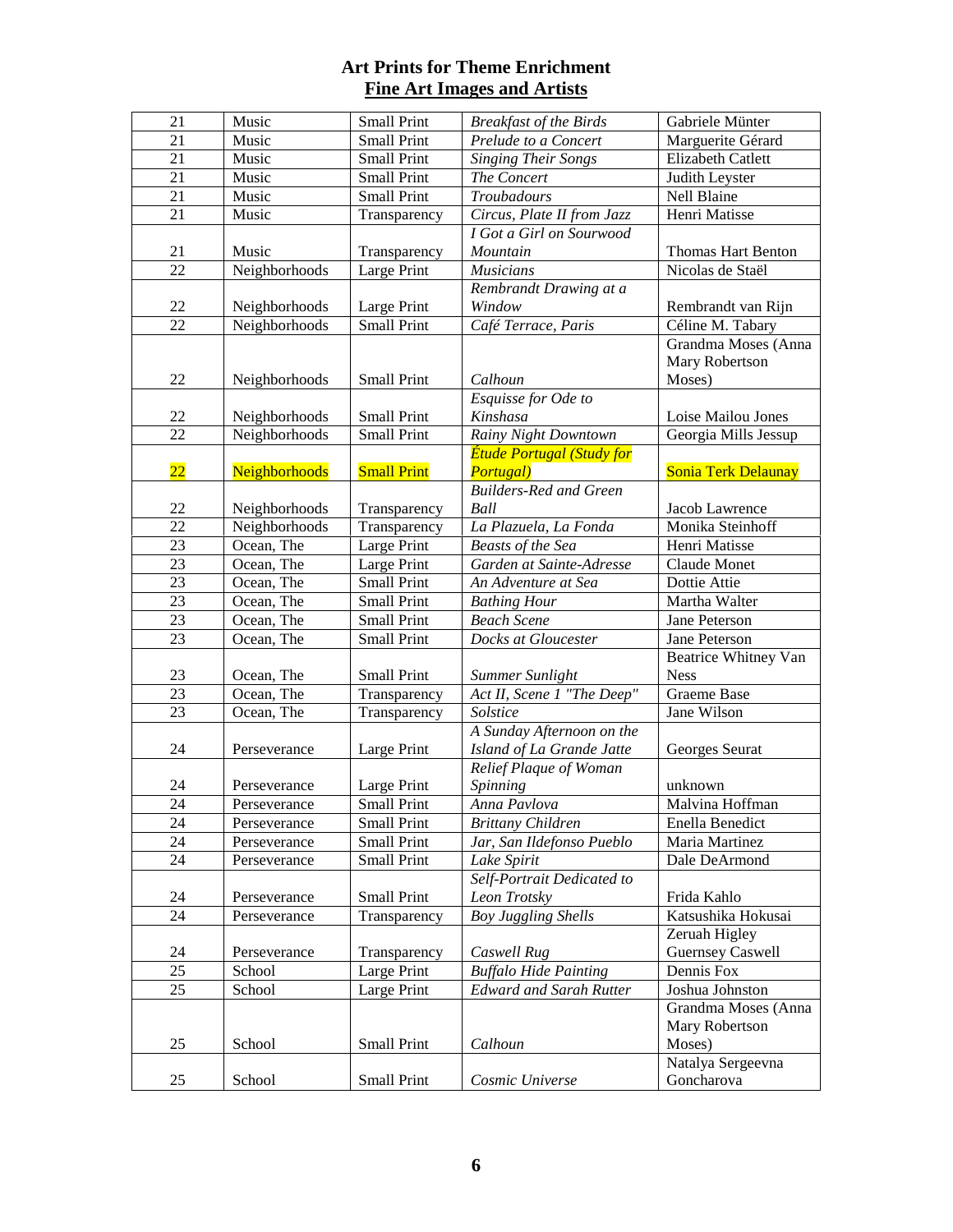|                 |                        |                    | Plate 2 from Dissertation in      |                               |
|-----------------|------------------------|--------------------|-----------------------------------|-------------------------------|
|                 |                        |                    | <b>Insect Generations and</b>     |                               |
| 25              | School                 | <b>Small Print</b> | Metamorphosis in Surinam          | Maria Sibylla Merian          |
|                 |                        |                    | Plate 7 from Dissertation in      |                               |
|                 |                        |                    | <b>Insect Generations and</b>     |                               |
| 25              | School                 | <b>Small Print</b> | Metamorphosis in Surinam          | Maria Sibylla Merian          |
|                 |                        |                    | Still Life with Children's        |                               |
| 25              | School                 | <b>Small Print</b> | Toys                              | Elizabeth Blackadder          |
| 25              | School                 | Transparency       | School's Out                      | Allan Rohan Crite             |
| 25              | School                 | Transparency       | Snap the Whip                     | <b>Winslow Homer</b>          |
|                 |                        |                    | Notre Dame de Paris, West         |                               |
| 26              | Shadows                | Large Print        | Façade                            |                               |
|                 |                        |                    | The Artist and His Model as       |                               |
| 26              | Shadows                | Large Print        | Klio                              | Jan Vermeer                   |
|                 |                        |                    | Ethel Page (Mrs. James            |                               |
| 26              | Shadows                | <b>Small Print</b> | Large)                            | Cecilia Beaux                 |
|                 |                        |                    | Mary Jane Russell in Dior         |                               |
| 26              | Shadows                | <b>Small Print</b> | <b>Dress</b>                      | Louise Dahl-Wolfe             |
| 26              | Shadows                | <b>Small Print</b> | Paperweight                       | <b>Beverly Hallam</b>         |
| 26              | Shadows                | <b>Small Print</b> | Portrait of Jesse Dorr Luca       | Imogen Cunningham             |
|                 |                        |                    | <b>Young Gold Miner</b>           |                               |
|                 |                        |                    | <b>Watching Sunday Mine</b>       |                               |
|                 |                        |                    | <b>Dance in Witwatersrand</b>     |                               |
|                 |                        |                    | near Johannesburg, South          | <b>Constance Stuart</b>       |
| $\overline{26}$ | <b>Shadows</b>         | <b>Small Print</b> | <b>Africa</b>                     | Larrabee                      |
| 26              | Shadows                | Transparency       | <b>Indonesian Shadow Puppet</b>   | Unknown                       |
| 26              | Shadows                | Transparency       | Still Life                        | Patricia Walker               |
| 27              | <b>Sharing Stories</b> | Large Print        | Hockenheim                        | Frank Stella                  |
| 27              | <b>Sharing Stories</b> | Large Print        | The Letter                        | <b>Mary Cassatt</b>           |
| 27              | <b>Sharing Stories</b> | <b>Small Print</b> | Book in a Cage                    | Elisabetta Gut                |
| 27              | <b>Sharing Stories</b> | <b>Small Print</b> | Cherries in the Sun               | Doris Lee                     |
| 27              | <b>Sharing Stories</b> | <b>Small Print</b> | Epic                              | Judith Godwin                 |
| 27              | <b>Sharing Stories</b> | <b>Small Print</b> | <b>Spring Diary</b>               | Nancy Grossman                |
| 27              | <b>Sharing Stories</b> | <b>Small Print</b> | Symbols                           | Ida Kohlmeyer                 |
| 27              | <b>Sharing Stories</b> | Transparency       | Jungle Tales                      | James J. Shannon              |
| 27              | <b>Sharing Stories</b> | Transparency       | Storyteller Doll                  | Helen Cordero                 |
| 28              | Survival               | Large Print        | Cat and Bird                      | Paul Klee                     |
| 28              | Survival               | Large Print        | <b>River Mouth Map</b>            | David Malangi                 |
| 28              | Survival               | <b>Small Print</b> | <b>Breakfast of the Birds</b>     | Gabriele Münter               |
| 28              | Survival               | <b>Small Print</b> | Lake Spirit                       | Dale DeArmond                 |
|                 |                        |                    | Self-Portrait Dedicated to        |                               |
| 28              | Survival               | <b>Small Print</b> | Leon Trotsky                      | Frida Kahlo                   |
| 28              | Survival               | <b>Small Print</b> | <b>Singing Their Songs</b>        | Elizabeth Catlett             |
|                 |                        |                    |                                   | M. (Mary) Marvin              |
| 28              | Survival               | Small Print        | Woman Shelling Corn               | <b>Breckenridge Patterson</b> |
| 28              | Survival               | Transparency       | Album Quilt                       | unknown                       |
| 28              | Survival               | Transparency       | Gathering Wild Rice               | Patrick Des Jarlait           |
| 29              | Transportation         | Large Print        | Garden at Sainte-Adresse          | Claude Monet                  |
| 29              | Transportation         | Large Print        | The Circus                        | Albina Kosiec Felski          |
| 29              | Transportation         | Small Print        | Docks at Gloucester               | Jane Peterson                 |
|                 |                        |                    | <b>Elevated Traffic over Moat</b> |                               |
| 29              | Transportation         | Small Print        | and Bridge                        | Yvonne Jacquette              |
| 29              | Transportation         | Small Print        | Men and Girls Walking             | Isabel Bishop                 |